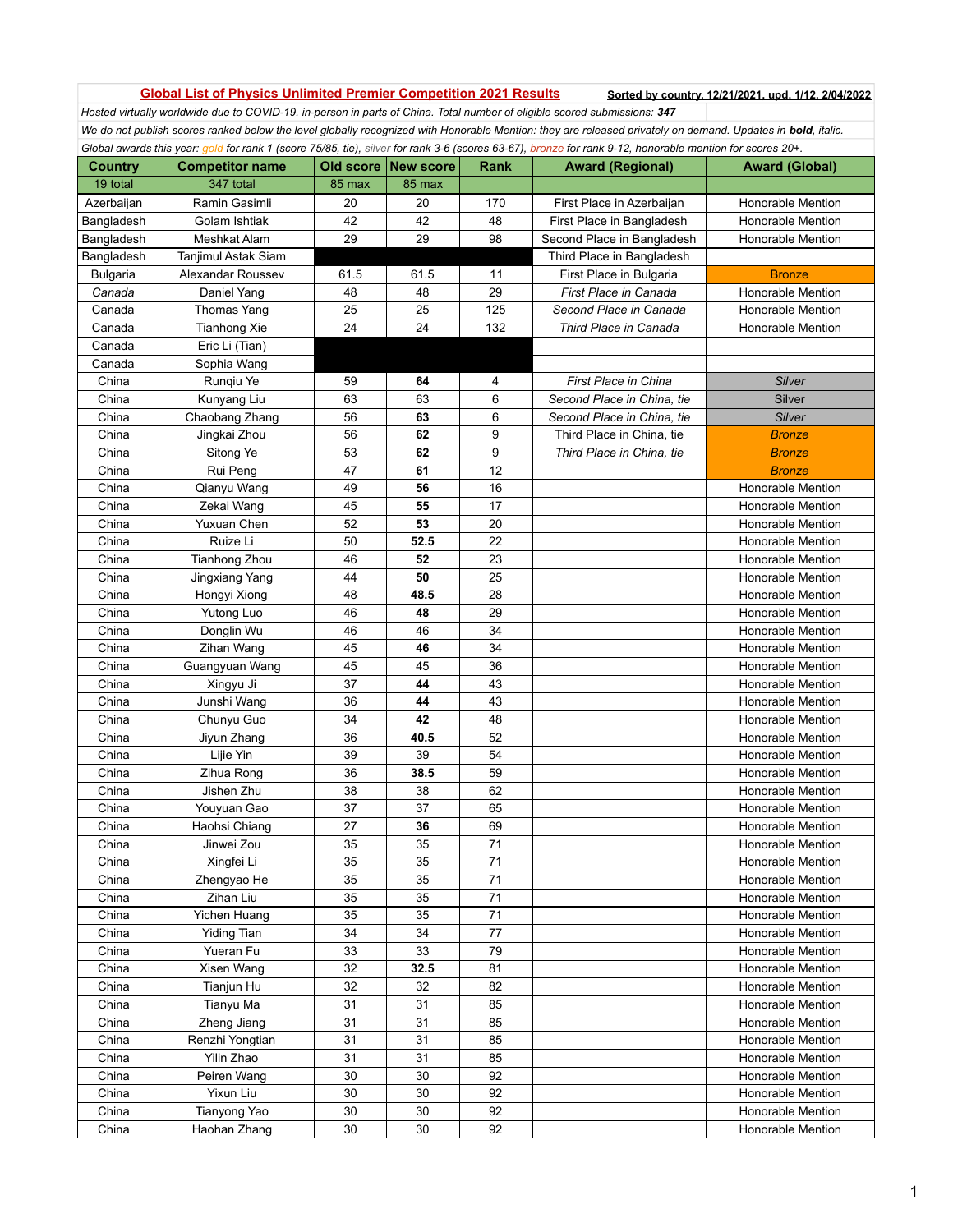| China | Zhijun Wang     | 29 | 29   | 98  | Honorable Mention        |
|-------|-----------------|----|------|-----|--------------------------|
| China | Bohan Wang      | 29 | 29   | 98  | <b>Honorable Mention</b> |
| China | Linkai Jin      | 29 | 29   | 98  | <b>Honorable Mention</b> |
| China | Chenyu Lin      | 29 | 29   | 98  | Honorable Mention        |
| China | Yuan Jingshuo   | 29 | 29   | 98  | Honorable Mention        |
| China | Yike Shi        | 27 | 29   | 98  | Honorable Mention        |
| China | Yueyang Liu     | 28 | 28   | 106 | Honorable Mention        |
| China | Heguang Chen    | 28 | 28   | 106 | Honorable Mention        |
| China | Jiatong Duan    | 28 | 28   | 106 | Honorable Mention        |
| China | Boyan Yu        | 25 | 28   | 106 | Honorable Mention        |
| China | Renjie Qu       | 27 | 27   | 113 | Honorable Mention        |
| China | Tongrui An      | 27 | 27   | 113 | <b>Honorable Mention</b> |
| China | Shi Zhang       | 27 | 27   | 113 | Honorable Mention        |
| China | Honglei Gu      | 27 | 27   | 113 | Honorable Mention        |
| China | Saint Lewis     | 26 | 26   | 121 | Honorable Mention        |
| China | Feiyang Li      | 25 | 25   | 125 | Honorable Mention        |
| China | Jian Liu        | 25 | 25   | 125 | Honorable Mention        |
| China | Chengze Lyu     | 24 | 25   | 125 | Honorable Mention        |
| China | Jiahe Gu        | 24 | 24   | 132 | Honorable Mention        |
|       |                 |    |      |     | Honorable Mention        |
| China | Muyao Li        | 24 | 24   | 132 |                          |
| China | Yuxuan Yang     | 24 | 24   | 132 | Honorable Mention        |
| China | Diyun Zheng     | 24 | 24   | 132 | Honorable Mention        |
| China | Haoran Liang    | 24 | 24   | 132 | <b>Honorable Mention</b> |
| China | Shuohang Wu     | 24 | 24   | 132 | Honorable Mention        |
| China | Xinzhi Li       | 23 | 23   | 140 | Honorable Mention        |
| China | Wei Xu          | 23 | 23   | 140 | Honorable Mention        |
| China | Jin Shi         | 23 | 23   | 140 | Honorable Mention        |
| China | Yongshan Du     | 23 | 23   | 140 | Honorable Mention        |
| China | Chenxi Shi      | 23 | 23   | 140 | Honorable Mention        |
| China | Chengxian Wu    | 22 | 22   | 147 | Honorable Mention        |
| China | Huang Yikai     | 22 | 22   | 147 | Honorable Mention        |
| China | Rengi Xu        | 22 | 22   | 147 | Honorable Mention        |
| China | Zhirong Lu      | 22 | 22   | 147 | Honorable Mention        |
| China | Luxi Chen       | 21 | 22   | 147 | Honorable Mention        |
| China | Gavin Yuliu Hua | 15 | 21.5 | 157 | <b>Honorable Mention</b> |
| China | Ruiming Zhang   | 21 | 21   | 158 | Honorable Mention        |
| China | Leyi Yu         | 21 | 21   | 158 | Honorable Mention        |
| China | Xiyuan Yan      | 21 | 21   | 158 | Honorable Mention        |
| China | Xirui Zhang     | 21 | 21   | 158 | Honorable Mention        |
| China | Minxuan Zhu     | 21 | 21   | 158 | Honorable Mention        |
| China | Xixun Lu        | 21 | 21   | 158 | Honorable Mention        |
| China | Kaishen Wang    | 21 | 21   | 158 | Honorable Mention        |
| China | Minghao Ji      | 21 | 21   | 158 | Honorable Mention        |
| China | Dizhou Wang     | 21 | 21   | 158 | Honorable Mention        |
| China | Xingyi Wang     | 20 | 21   | 158 | <b>Honorable Mention</b> |
| China | Yuhao Wang      | 17 | 21   | 158 | <b>Honorable Mention</b> |
| China | Menghang Liu    | 20 | 20   | 170 | Honorable Mention        |
| China | Zizheng Zuo     | 20 | 20   | 170 | Honorable Mention        |
| China | Arden Lu        | 20 | 20   | 170 | Honorable Mention        |
| China | Yuhao Liu       | 20 | 20   | 170 | Honorable Mention        |
| China | Yinqi Zeng      |    |      |     |                          |
| China | Wentao Du       |    |      |     |                          |
| China | Bowen Shi       |    |      |     |                          |
| China | Zhenyue Cao     |    |      |     |                          |
| China | Yuxi Zhang      |    |      |     |                          |
| China | Zhexiong Kong   |    |      |     |                          |
| China | Yiming Zhou     |    |      |     |                          |
| China | Hongyi Xu       |    |      |     |                          |
| China | Yuankun Zou     |    |      |     |                          |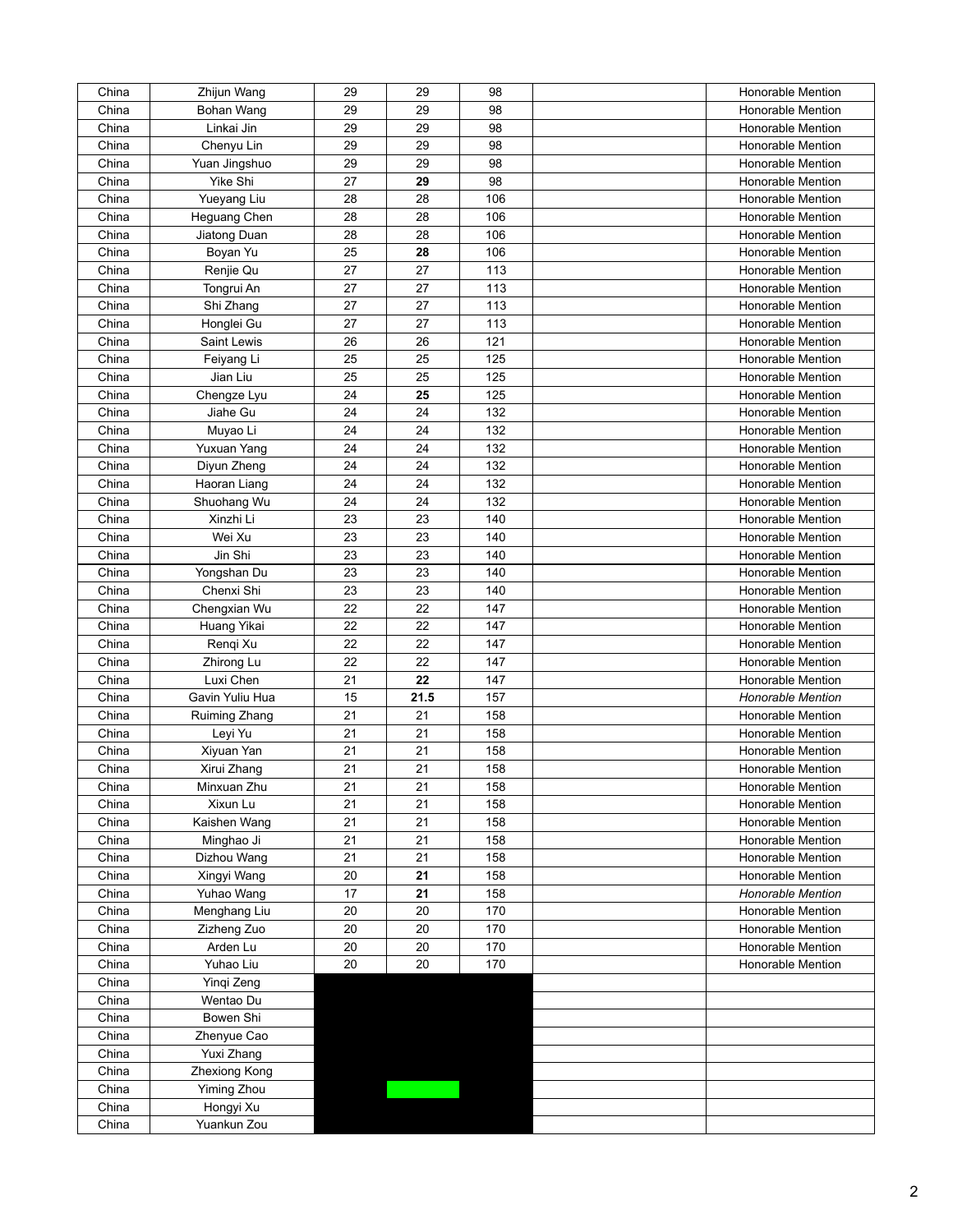| China          | Zhixuan Liu           |  |  |
|----------------|-----------------------|--|--|
| China          | Qiyu Zhang            |  |  |
| China          | Zichen Huang          |  |  |
| China          | Chenghan Wu           |  |  |
| China          | Haochen Dai           |  |  |
| China          | Yifei Nie             |  |  |
| China          | Linran Ma             |  |  |
| China          | Ruicong Hu            |  |  |
| China          | Rui Wu                |  |  |
| China          | Zixuan Song           |  |  |
| China          |                       |  |  |
| China          | Jiayi Gao<br>Yifan Hu |  |  |
|                |                       |  |  |
| China          | Ziyue Zhao            |  |  |
| China          | Yang Shen             |  |  |
| China          | Yulin Jiang           |  |  |
| China          | Meikeyun Zhu          |  |  |
| China          | Yijie Chen            |  |  |
| China          | Ziqin Jin             |  |  |
| China          | Shi Tan               |  |  |
| China          | Haolong Duan          |  |  |
| China          | Haojing Yang          |  |  |
| China          | Liu Yuhan             |  |  |
| China          | Yixiao Li             |  |  |
| China          | Hao Li                |  |  |
| China          | Churan Zhang          |  |  |
| China          | Yanran Li             |  |  |
| China          | Tian Qiu              |  |  |
| China          | Junfei Wang           |  |  |
| China          | Xuanyu Meng           |  |  |
| China          | Mingyang Liu          |  |  |
| China          | Jiarun Qin            |  |  |
| China          | Jiakang Fan           |  |  |
| China          | Zhihui Zhou           |  |  |
| China          | Yule Chen             |  |  |
| China          | Jialin Zhang          |  |  |
|                |                       |  |  |
| China<br>China | Zhongjing Guo         |  |  |
|                | Yanhao Zhou           |  |  |
| China          | Sixing Wu             |  |  |
| China          | Linyu Zhou            |  |  |
| China          | Zhibo Jin             |  |  |
| China          | Hanlin Li             |  |  |
| China          | Junyi Zou             |  |  |
| China          | Siyu Chen             |  |  |
| China          | Haoran Yang           |  |  |
| China          | Jingchen Ai           |  |  |
| China          | Zhe Liu               |  |  |
| China          | Evan Wang             |  |  |
| China          | Zijiang Yang          |  |  |
| China          | Ziqian Guan           |  |  |
| China          | Xingchen Liu          |  |  |
| China          | Kaiqi Qiu             |  |  |
| China          | James Fang            |  |  |
| China          | Yao Fang              |  |  |
| China          | Jingting Li           |  |  |
| China          | Zherui Peng           |  |  |
| China          | Jingsong Zhang        |  |  |
| China          | Janguk Kim            |  |  |
| China          | Wenjie Zhang          |  |  |
| China          | Le Tian Zhou          |  |  |
|                |                       |  |  |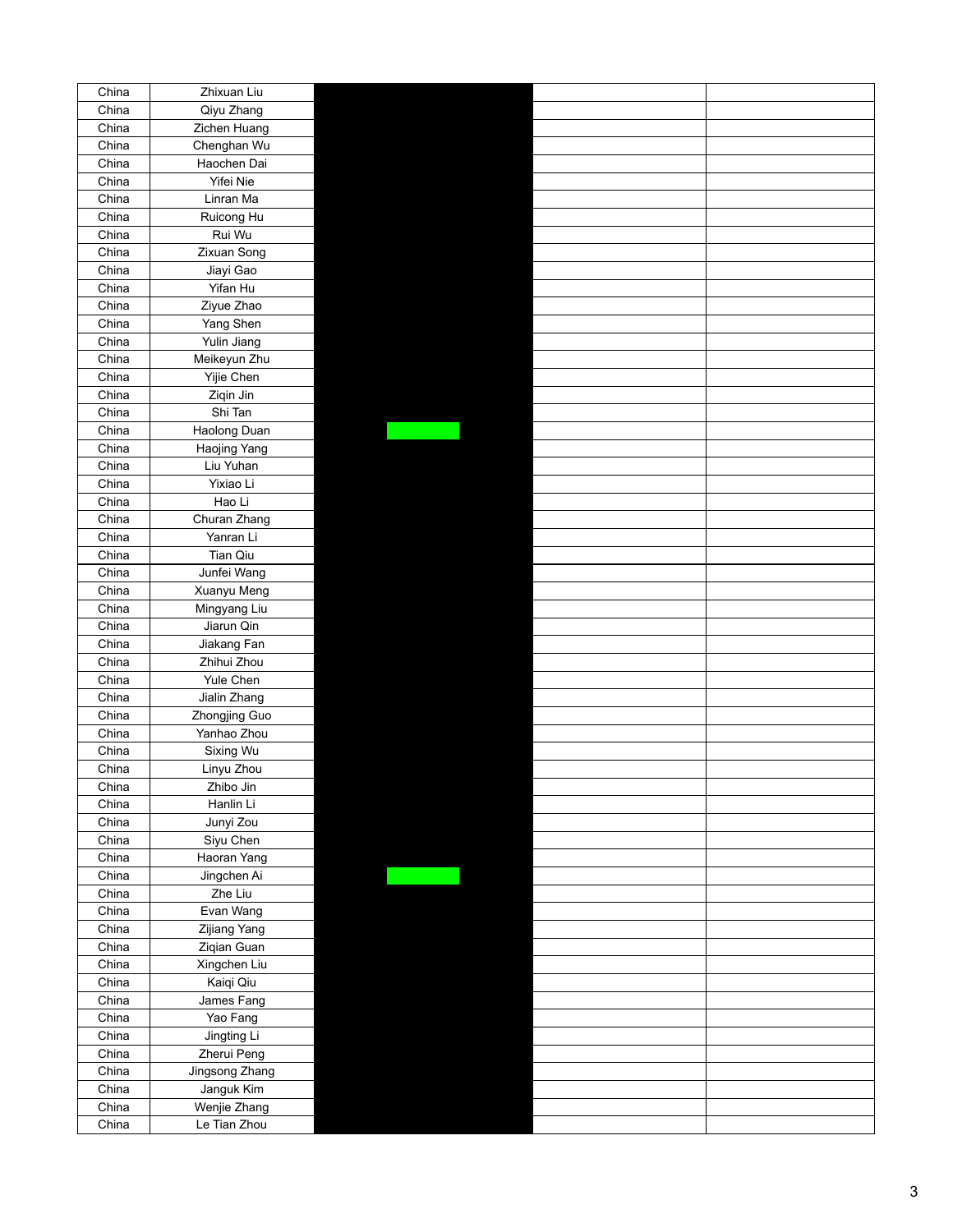| China | Yuze Li                    |  |  |
|-------|----------------------------|--|--|
| China | <b>Bingjie Liu</b>         |  |  |
| China | Muyang Chen                |  |  |
| China | Junhao Wu                  |  |  |
| China | Gaocheng Ye                |  |  |
| China | Sizhe Teng                 |  |  |
| China | Zhuojun Han                |  |  |
| China | Siyan Cai                  |  |  |
| China | Yiran Dong                 |  |  |
| China | Wenle Wang                 |  |  |
| China | Dang Ding                  |  |  |
| China | Chuwen Zhang               |  |  |
| China |                            |  |  |
|       | Zirui Wang                 |  |  |
| China | Qingyu Liu                 |  |  |
| China | Siyuan Li                  |  |  |
| China | Yinze Liu                  |  |  |
| China | Xuanyan Jiang              |  |  |
| China | Ruifu Chen                 |  |  |
| China | Zhanhao Zhao               |  |  |
| China | Yiming Liu                 |  |  |
| China | Anji Xu                    |  |  |
| China | Tingxun Yi                 |  |  |
| China | Siyi Du                    |  |  |
| China | Kaihao Wang                |  |  |
| China | Yanru Wu                   |  |  |
| China | Zhe Xi                     |  |  |
| China | Qia Wang                   |  |  |
| China | Tianyu Yang                |  |  |
| China | Yuqian Ouyang              |  |  |
| China | Linyue Huang               |  |  |
| China | Mingkang Lei               |  |  |
| China | Sun Gongbo                 |  |  |
| China | Anji Li                    |  |  |
| China | Yuhan Chen                 |  |  |
| China | Jiajie Hou                 |  |  |
| China | Jinxuan Gui                |  |  |
| China | Linye Si                   |  |  |
| China | Cankun Wang                |  |  |
| China | Jinbang Chen               |  |  |
| China | Yu Zhu                     |  |  |
| China |                            |  |  |
| China | Haoyang Chen<br>Yiluo Qian |  |  |
| China | Yutong Liu                 |  |  |
|       |                            |  |  |
| China | Junyang Tan                |  |  |
| China | Dingran Hong               |  |  |
| China | Peizhen Song               |  |  |
| China | Ruisi Wang                 |  |  |
| China | Ken Chen                   |  |  |
| China | Ruoshui Chen               |  |  |
| China | Duhang Shen                |  |  |
| China | Xinghang Ren               |  |  |
| China | Jiayi Liwei                |  |  |
| China | Jinshan Zhou               |  |  |
| China | Weishi Zong                |  |  |
| China | Yinuo Peng                 |  |  |
| China | Yuntong Li                 |  |  |
| China | Weibo Fan                  |  |  |
| China | Ya Lu                      |  |  |
| China | Yuqiao Mao                 |  |  |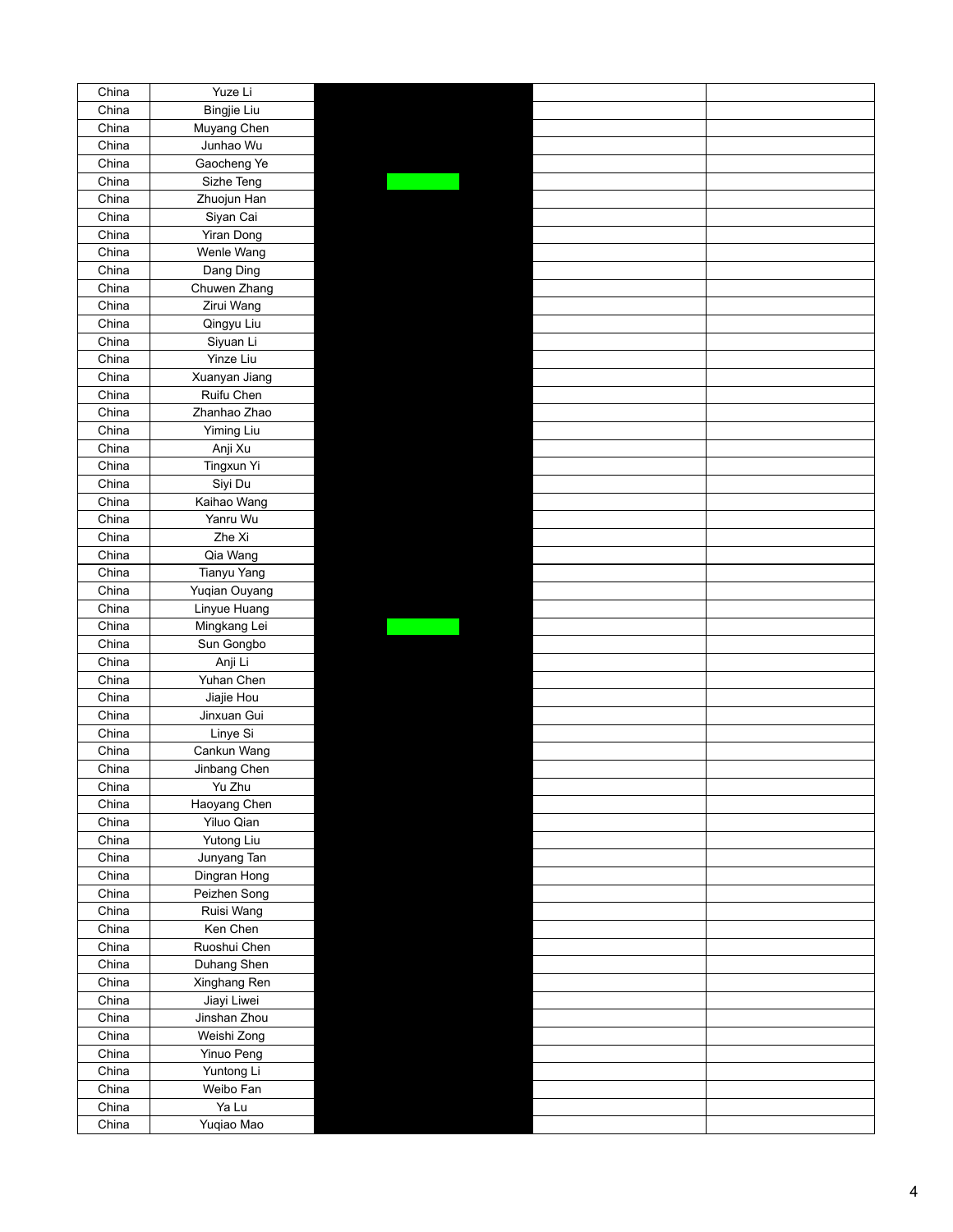| China       | <b>Huaiting Tang</b>      |      |      |     |                                |                          |
|-------------|---------------------------|------|------|-----|--------------------------------|--------------------------|
| China       | Zeng Jiacheng             |      |      |     |                                |                          |
| China       | Bingyu He                 |      |      |     |                                |                          |
| China       | Ruoyun Zhao               |      |      |     |                                |                          |
| Germany     | Nguyen Trung Nam          | 52   | 52   | 23  | First Place in Germany         | Honorable Mention        |
| Germany     | Yuyao Che                 | 42.5 | 44.5 | 41  | Second Place in Germany        | <b>Honorable Mention</b> |
| Germany     | Vaibhav Malik             | 39   | 39   | 54  | Third Place in Germany         | <b>Honorable Mention</b> |
| Germany     | Kaan Yaşar                | 38   | 38   | 62  |                                | Honorable Mention        |
| Germany     | Kumar Ayush Mittal        | 27   | 27   | 113 |                                | Honorable Mention        |
| Germany     | Le Minh Anh               | 25   | 25   | 125 |                                | Honorable Mention        |
|             | Minh Chi Diep             | 22   | 22   | 147 |                                | <b>Honorable Mention</b> |
| Germany     | <b>Yusuf Deniz Atabek</b> | 20   | 20   | 170 |                                |                          |
| Germany     |                           |      |      |     |                                | <b>Honorable Mention</b> |
| Germany     | Arjun Arjun               |      |      |     |                                |                          |
| Germany     | Gladwin Philipose         |      |      |     |                                |                          |
| Germany     | Wantong Zhou              |      |      |     |                                |                          |
| Germany     | Thanapat Weeranakin       |      |      |     |                                |                          |
| Germany     | Ahmet Emre Bingöl         |      |      |     |                                |                          |
| Germany     | Alejandro Flores          |      |      |     |                                |                          |
| Germany     | Utku Sağlam               |      |      |     |                                |                          |
| India       | Abhiram Cherukupalli      | 63   | 63   | 6   | First Place in India           | Silver                   |
| India       | Omar Islam Laskar         | 45   | 45   | 36  | Second Place in India          | Honorable Mention        |
| India       | Dwitimaya Sahoo           | 36   | 38.5 | 59  | Third Place in India           | <b>Honorable Mention</b> |
| India       | Nihar Karve               | 33   | 33   | 79  |                                | <b>Honorable Mention</b> |
| India       | Hardik Joshi              | 26   | 26   | 121 |                                | Honorable Mention        |
| India       | Tanush Gupta              |      |      |     |                                |                          |
| Korea       | Seojun Lee                | 75   | 75   | 1   | First Place in Korea           | Gold (tie)               |
| Korea       | Daniel Seungmin Lee       | 47   | 47   | 32  | Second Place in Korea          | <b>Honorable Mention</b> |
| Korea       | Jin Rhee                  | 36   | 36   | 69  | Third Place in Korea           | <b>Honorable Mention</b> |
| Korea       | Jongwon Han               | 32   | 32   | 82  |                                | <b>Honorable Mention</b> |
| Korea       | Hyeonhu Ju                | 31   | 31   | 85  |                                | Honorable Mention        |
| Korea       | Sehun Jeong               | 30   | 30   | 92  |                                | Honorable Mention        |
| Korea       | Taekyung Lee              | 27   | 27   | 113 |                                | Honorable Mention        |
| Korea       | Eric Kim                  | 22   | 22   | 147 |                                | <b>Honorable Mention</b> |
| Korea       | Moojin Kim                |      |      |     |                                |                          |
| Korea       | Seongheum Baek            |      |      |     |                                |                          |
|             |                           |      |      |     |                                |                          |
| Korea       | Hyewon Yang               |      |      |     |                                |                          |
| Korea       | Yuha Choi                 |      |      |     |                                |                          |
| Korea       | Yumin Lee                 |      |      |     |                                |                          |
| Philippines | Franco Mari B Cabral      | 46.5 | 46.5 | 33  | First Place in the Philippines | <b>Honorable Mention</b> |
| Romania     | David Constantinescu      | 55.5 | 58.5 | 13  | First Place in Romania         | Honorable Mention        |
| Romania     | Cristiana Andreea Murgoci | 44.5 | 44.5 | 41  | Second Place in Romania        | Honorable Mention        |
| Romania     | Alexandra Maria Curea     | 38.5 | 38.5 | 59  | Third Place in Romania         | Honorable Mention        |
| Romania     | Neacsu Miruna             | 36.5 | 36.5 | 67  |                                | Honorable Mention        |
| Romania     | Catana Diana-Stefania     | 35   | 35   | 71  |                                | Honorable Mention        |
| Romania     | Carasel Vlad              | 25.5 | 25.5 | 124 |                                | Honorable Mention        |
| Romania     | <b>Tudor Nicorescu</b>    | 24   | 24   | 132 |                                | <b>Honorable Mention</b> |
| Romania     | Rares-Vasile Nita         |      |      |     |                                |                          |
| Romania     | Andrei Ciobanu            |      |      |     |                                |                          |
| Romania     | Luxin Gabriel Matasaru    |      |      |     |                                |                          |
| Singapore   | Uy Robert Frederik Diaz   | 45   | 45   | 36  | First Place in Singapore       | Honorable Mention        |
| Spain       | Jiaqi Tang                |      |      |     | First Place in Spain           |                          |
| Syria       | <b>Mahmoud Airoud</b>     | 22   | 22   | 147 | First Place in Syria           | Honorable Mention        |
| Taiwan      | Alex Shaw Jr              | 28   | 28   | 106 | First Place in Taiwan          | Honorable Mention        |
| Taiwan      | <b>Richard Cheng</b>      |      |      |     | Second Place in Taiwan         |                          |
| Taiwan      | Samuel Wang               |      |      |     | Third Place in Taiwan          |                          |
| Thailand    | Watcharakorn Suttipong    | 25   | 25   | 125 | First Place in Thailand        | Honorable Mention        |
| Turkey      | Alp Terliksiz             | 23   | 23   | 140 | First Place in Turkey          | Honorable Mention        |
| Turkey      | Orhun Atlug               |      |      |     | Second Place in Turkey         |                          |
|             |                           |      |      |     |                                |                          |
| Turkey      | Sumeyye Serif Acar        |      |      |     | Third Place in Turkey          |                          |